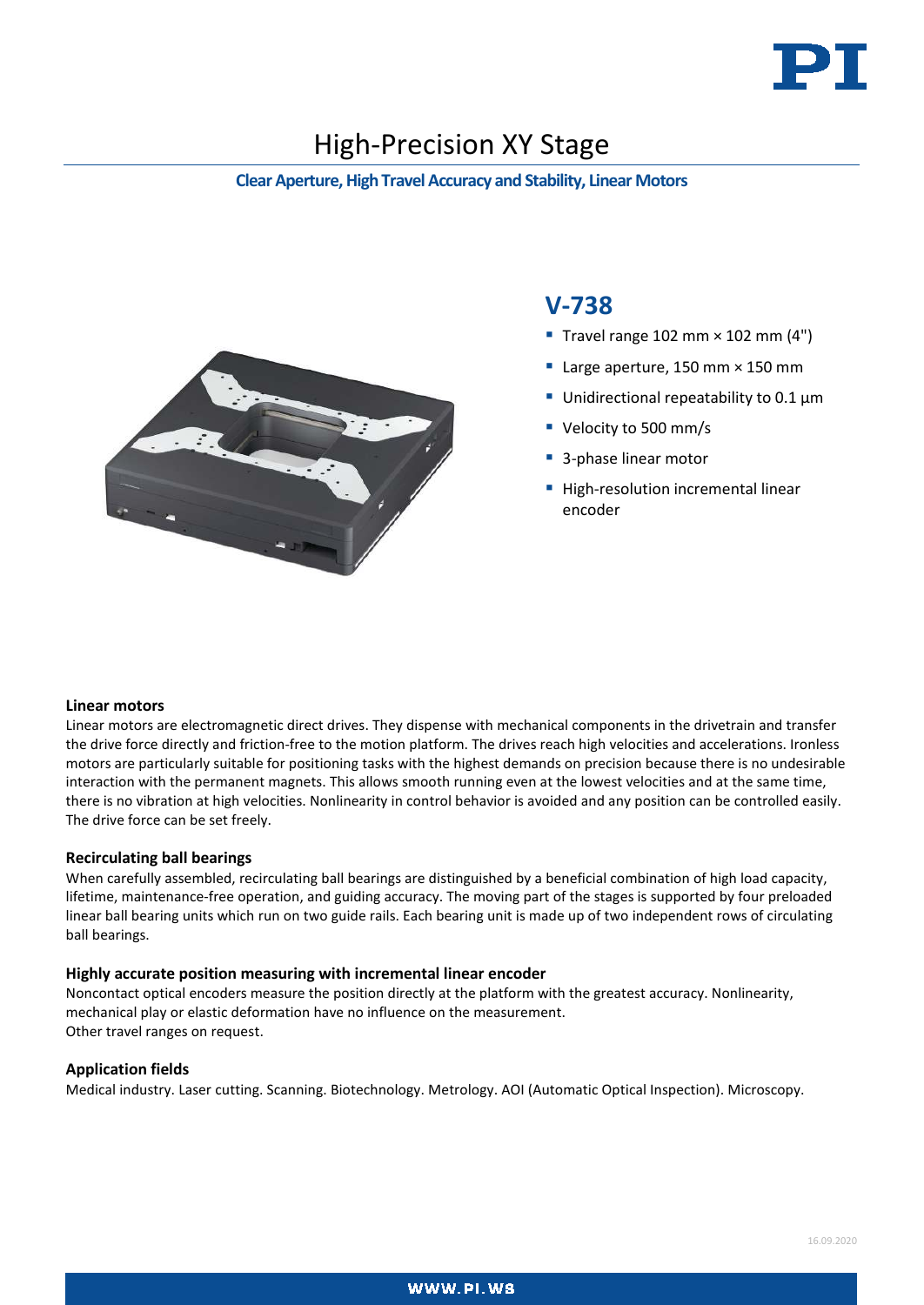

## **Specifications**

| <b>Motion and positioning</b>      | V-738.056111                                      | Unit             | <b>Tolerance</b> |
|------------------------------------|---------------------------------------------------|------------------|------------------|
| Travel range                       | 102 x 102                                         | mm               |                  |
| Integrated sensor                  | Incremental linear encoder                        |                  |                  |
| Design resolution                  | 0.001                                             | µm               |                  |
| Sensor signal                      | Sin/cos, 1 V peak-peak, 20 µm signal period       |                  |                  |
| Minimum incremental motion         | 0.02                                              | µm               | Typ.             |
| Unidirectional repeatability       | 0.1                                               | μm               | Typ.             |
| <b>Bidirectional repeatability</b> | ±0.25                                             | µm               | Typ.             |
| Angular error xry (pitch)          | ±40                                               | urad             | Typ.             |
| Angular error xrz (yaw)            | ±20                                               | urad             | Typ.             |
| Angular error yrx (pitch)          | ±40                                               | urad             | Typ.             |
| Angular error yrz (yaw)            | ±20                                               | urad             | Typ.             |
| Straightness / flatness            | ±2                                                | μm               | Typ.             |
| Orthogonality                      | ±96.963                                           | urad             | Typ.             |
| Velocity                           | 500                                               | mm/s             | Max.             |
| Acceleration in X, Y, without load | 10                                                | m/s <sup>2</sup> | Max.             |
| Reference and limit switches       | Forked photoelectric sensor, N/C contact, 5V, NPN |                  |                  |

| <b>Mechanical properties</b>                  | V-738.056111                     | <b>Unit</b> | <b>Tolerance</b> |
|-----------------------------------------------|----------------------------------|-------------|------------------|
| Load capacity                                 | 100                              | N           | Max.             |
| Permissible torque in $\theta_X$ , $\theta_Y$ | 130                              | <b>Nm</b>   | Max.             |
| Permissible torque in $\theta$ <sub>z</sub>   | 90                               | <b>Nm</b>   | Max.             |
| Guide                                         | Recirculating ball bearing guide |             |                  |

| <b>Drive properties</b>    | V-738.056111                  | <b>Unit</b>  | <b>Tolerance</b> |
|----------------------------|-------------------------------|--------------|------------------|
| Motor type                 | Ironless 3-phase linear motor |              |                  |
| Operating voltage, nominal | 48                            | $\vee$       | Nom.             |
| Operating voltage, max.    | 48                            | V            | Max.             |
| Peak force                 | 200                           | $\mathsf{N}$ | Max.             |
| Nominal force              | 87                            | ${\sf N}$    | Typ.             |
| Peak current, RMS          | 15                            | a            | Typ.             |
| Nominal current, RMS       | 4.4                           | a            | Typ.             |
| Force constant, RMS        |                               | N/A          | Typ.             |
| Motor constant             | 71                            | N/VW         | Typ.             |
| Electrical time constant   | 0.4                           | ms           |                  |
| Resistance phase-phase     | 3.6                           | Ω            | Typ.             |
| Inductance phase-phase     | 1.2                           | mH           | Typ.             |
| Back EMF phase-phase       | 16                            | Vs/m         | Max.             |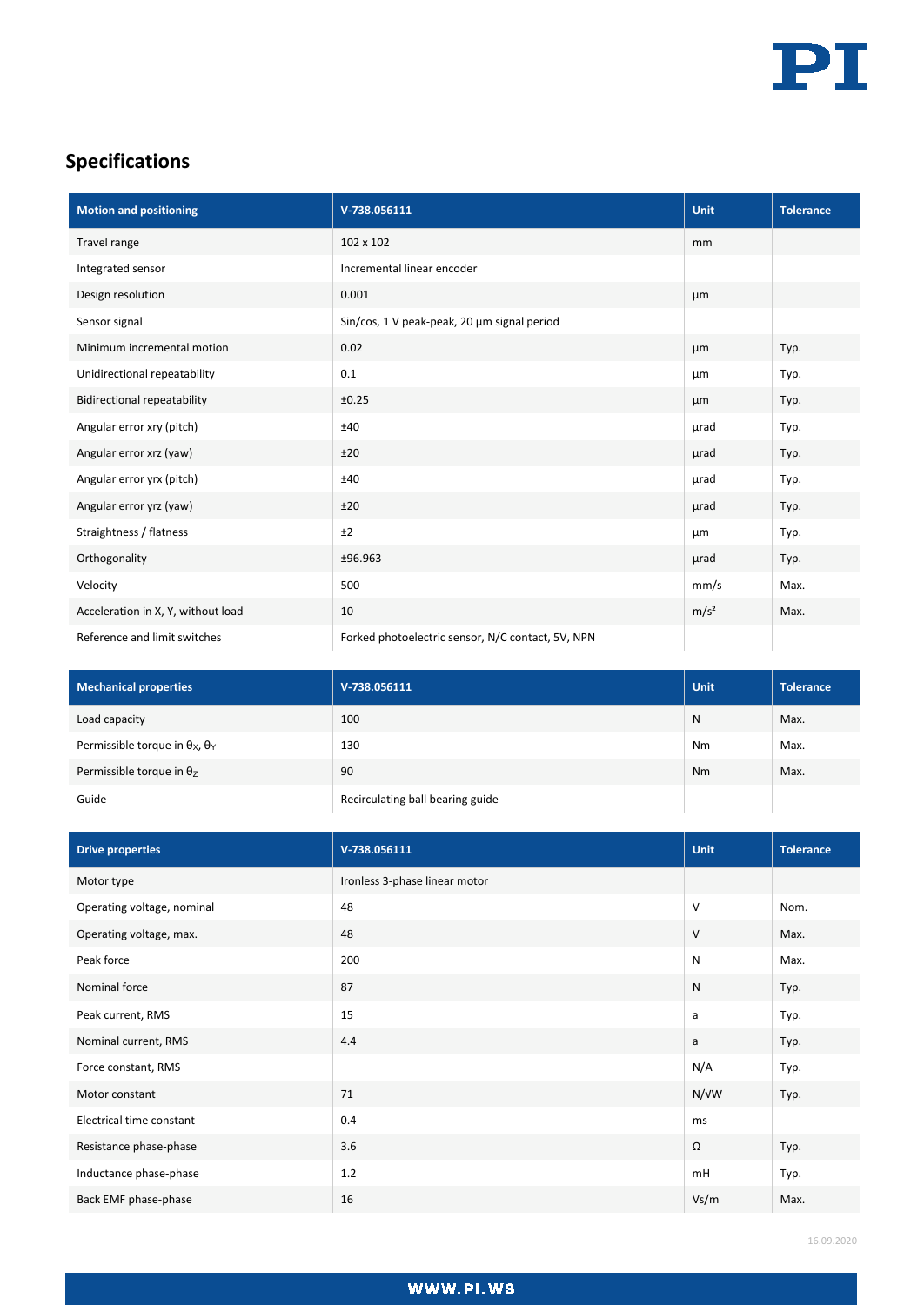

| <b>Drive properties</b>     | V-738.056111                                                                                                                      | <b>Unit</b> | <b>Tolerance</b> |
|-----------------------------|-----------------------------------------------------------------------------------------------------------------------------------|-------------|------------------|
| Pole pitch N-N              | 30                                                                                                                                | mm          |                  |
|                             |                                                                                                                                   |             |                  |
| <b>Miscellaneous</b>        | V-738.056111                                                                                                                      | <b>Unit</b> | <b>Tolerance</b> |
| Operating temperature range | 5 to 40                                                                                                                           | °C          |                  |
| Material                    | Aluminum, black anodized                                                                                                          |             |                  |
| Moved mass in X, unloaded   | 16.8                                                                                                                              | kg          | ±5%              |
| Moved mass in Y, unloaded   | 8                                                                                                                                 | kg          | ±5%              |
| Overall mass                | 24                                                                                                                                | kg          | ±5%              |
| Connector                   | $2 \times$ HD D-sub 26 (m) (motor)<br>$2 \times D$ -sub 15 (f) (sensor)                                                           |             |                  |
| Recommended controller      | G-901.R319<br>SMC Hydra (double axis)<br>C-891 (single axis)<br>C-885 with C-891.11C885 (up to 20 axes)<br>ACS modular controller |             |                  |

Connecting cables are not in the scope of delivery and must be ordered separately. Ask about customized versions.